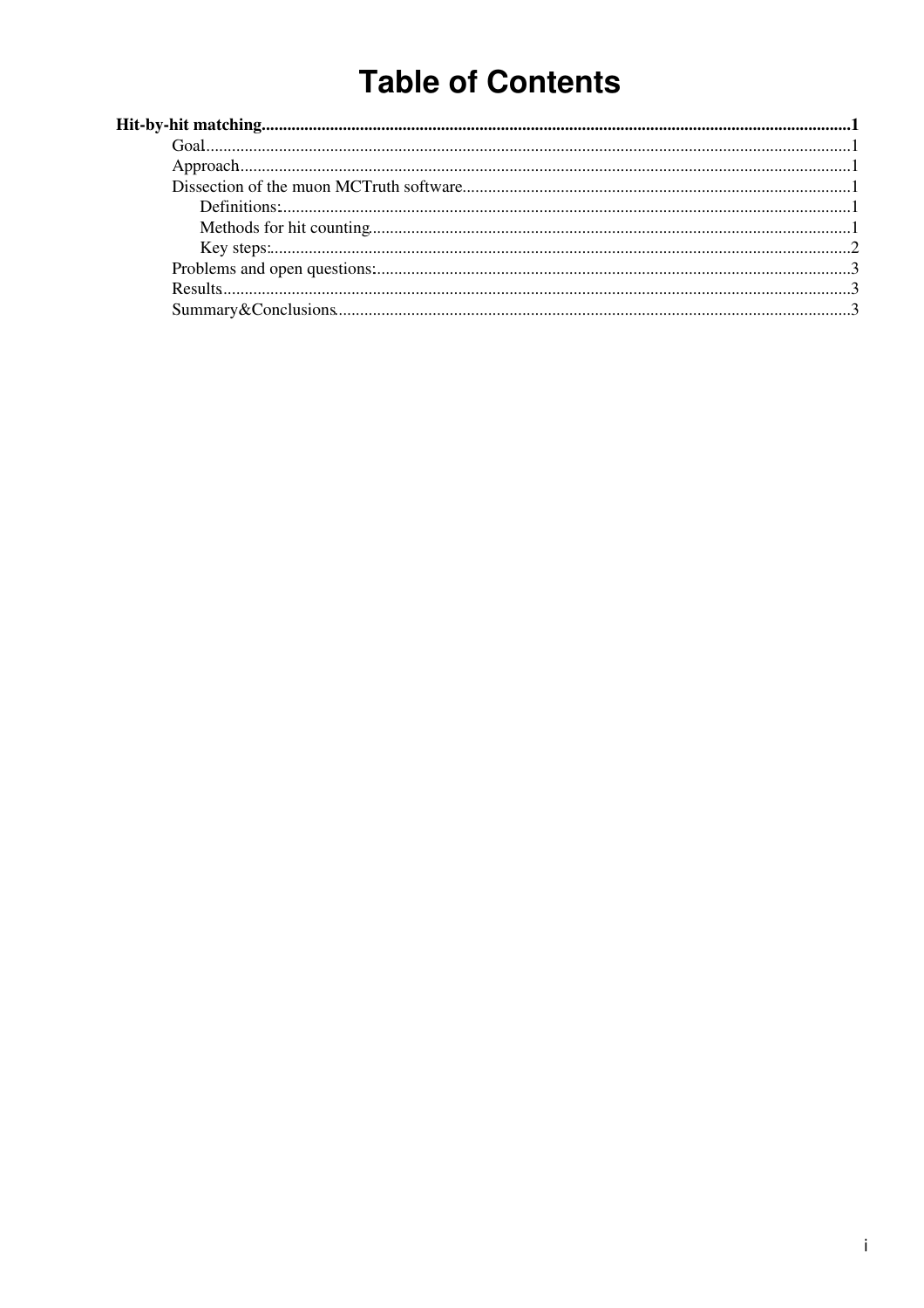## <span id="page-1-0"></span>**Hit-by-hit matching**

### <span id="page-1-1"></span>**Goal**

• find the best purity/efficiency/quality cut that gives the correct/stable MC correction for muon reconstruction.

## <span id="page-1-2"></span>**Approach**

- CMSSW\_3\_7\_0 the working version[:RelVal\\_official](http://cmsdoc.cern.ch/cms/Physics/muon/CMSSW/Performance/RecoMuon/Validation/val/CMSSW_3_7_0/MC_noPU_ootb/RelValSingleMuPt10/standAloneMuons_UpdatedAtVtx_tpToStaUpdMuonAssociation.pdf)<sup>®</sup>
- generate several samples with
	- simple Z/Jpsi/upsilon->mumu data samples: ♦

/castor/cern.ch/user/m/mironov/cmssw370/digireco/root/

- different combinations of the cuts for the Purity (which can be done only in the configuration ♦ level, as in the map is stored the quality of the amtch, which is done fct simHits) and other switches in the configuration of the the muon matcher
- ♦ for globalMuons, standAloneMuon:UpdatedAtVertex, and generalTracks
- ♦ using hi-tracking and pp-tracking for the silicon part
- look how pT resolution, efficiency vary
- calculate correction (1/Eff), correct the reconstructed spectra, and compare then with the input, initial spectra. (if the correction is correct, the corrected reco spectra and the sim spectra should coincide)

### <span id="page-1-3"></span>**Dissection of the [muon MCTruth](http://cmssw.cvs.cern.ch/cgi-bin/cmssw.cgi/CMSSW/SimMuon/MCTruth/src/MuonAssociatorByHits.cc?revision=1.14&view=markup) software**

#### <span id="page-1-4"></span>**Definitions:**

- purity: x\_purity = x\_shared/n\_x\_selected\_reco\_hits (x=STA, GLB, TRK), where the **selected** are the **valid** of the recoTrack
- efficiency/matching\_quality(written in the sim2reco map): x\_quality = x\_shared/n\_x\_selected\_sim\_hits , where **selected** are the **recounted sim hits**, subdetector, by subdetector
- [Hit types](http://cmssw.cvs.cern.ch/cgi-bin/cmssw.cgi/CMSSW/DataFormats/TrackingRecHit/interface/TrackingRecHit.h?revision=1.22&view=markup) $\mathbb{F}$ :
	- $\triangleleft$  valid = valid hit
	- $\triangle$  missing = detector is good, but no rec hit found
	- $\triangle$  inactive = detector is off, so there was no hope
	- $\triangle$  bad = there were many bad strips within the ellipse (in Tracker)
	- $\bullet$  = hit is compatible with the trajectory, but chi<sub>2</sub> is too large (in Muon System)

### <span id="page-1-5"></span>**Methods for hit counting**

```
• sim hits (same as in the matching software) \blacksquare Hide settings
 for(std::vector<PSimHit>::const_iterator simHit = simTrack.pSimHit_begin();
       simHit!= simTrack.pSimHit_end(); simHit++)
      {
       const DetId detId = DetId(simHit->detUnitId());
        DetId::Detector detector = detId.det();
       int subdetId = static_cast<int>(detId.subdetId());
       if(detector == DetId::Tracker && (subdetId==PixelSubdetector::PixelBarrel || subdetI
        if (detector == DetId::Tracker && 
       (subdetId==SiStripDetId::TIB||subdetId==SiStripDetId::TOB||
        subdetId==SiStripDetId::TID||subdetId==SiStripDetId::TEC) ) simstriphits++;
```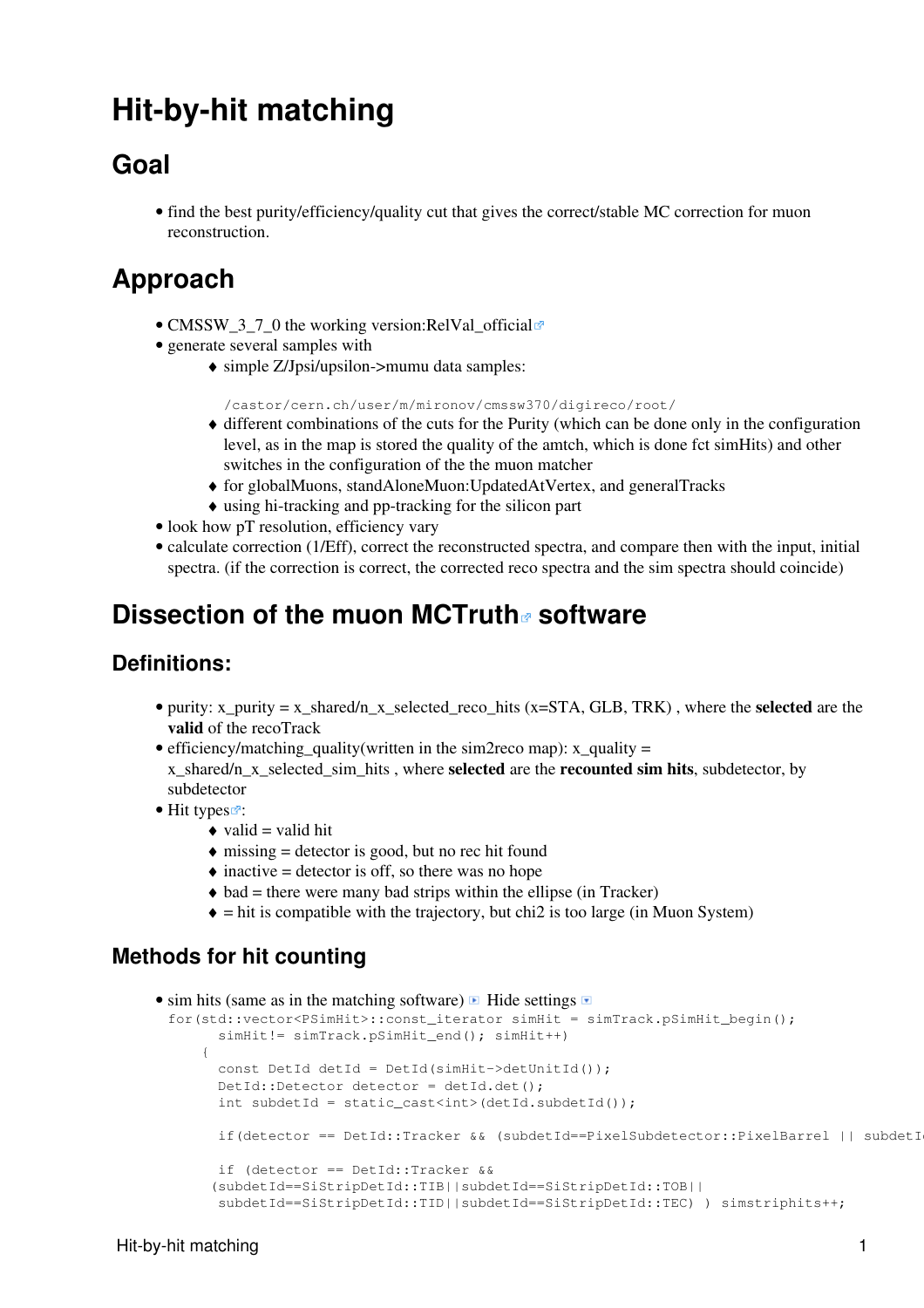```
if(detector == DetId::Muon && subdetId == MuonSubdetId::DT) simdthits++;
       if(detector == DetId::Muon && subdetId == MuonSubdetId::CSC) simcschits++;
       if(detector == DetId: Muon && subdetId == MuonSubdetId::RPC) simrpchits++;
  }
• reco hits Hide settings
   const reco::HitPattern& hp = trkRef.get()->hitPattern();
    result.push_back(hp.numberOfHits());
   result.push_back(hp.numberOfValidHits());
    result.push_back(hp.numberOfValidTrackerHits());
    result.push_back(hp.numberOfValidPixelHits());
    result.push_back(hp.numberOfValidStripHits());
    result.push_back(hp.numberOfValidMuonHits());
    result.push_back(hp.numberOfValidMuonDTHits());
    result.push_back(hp.numberOfValidMuonCSCHits());
    result.push_back(hp.numberOfValidMuonRPCHits());
    result.push_back(hp.numberOfLostHits());
    result.push_back(hp.numberOfLostTrackerHits());
   result.push_back(hp.numberOfLostPixelHits());
    result.push_back(hp.numberOfLostStripHits());
    result.push_back(hp.numberOfLostMuonHits());
    result.push_back(hp.numberOfLostMuonDTHits());
    result.push_back(hp.numberOfLostMuonCSCHits());
   result.push_back(hp.numberOfLostMuonRPCHits());
    result.push_back(hp.numberOfBadHits());
    result.push_back(hp.numberOfBadMuonHits());
    result.push_back(hp.numberOfBadMuonDTHits());
    result.push_back(hp.numberOfBadMuonCSCHits());
    result.push_back(hp.numberOfBadMuonRPCHits());
```
#### <span id="page-2-0"></span>**Key steps:**

- getMatchedIds:
	- ♦ Input: the [XHitAssociators](https://twiki.cern.ch/twiki/bin/edit/Main/XHitAssociators?topicparent=Main.HbyHm;nowysiwyg=1), all hits of a recoTrack
	- ♦ Output: valid and invalid, matched (and all) hits from: tracker, muon\_total, rpc, dt,csc.
	- How: ♦
		- ◊ loop over all reco hits and:
			- ⋅ 1. count/get hits in each subdetector X (tracker, muon pieces)
			- 2. for each hit, call the corresponding [XHitAssociator](https://twiki.cern.ch/twiki/bin/edit/Main/XHitAssociator?topicparent=Main.HbyHm;nowysiwyg=1):valid, valid\_matched, ⋅ invalid, invalid\_matched

• getShared:

- Input: map of matched Ids (indexed over the rechits of the reco::Track, no double-counting ♦ allowed), and [TrackingPArticleCollection](https://twiki.cern.ch/twiki/bin/edit/Main/TrackingPArticleCollection?topicparent=Main.HbyHm;nowysiwyg=1)
- ♦ Output: number of hits that are shared/matched between recoTrack and simTrack
- How: ♦
	- 1. loope over the map, and for each recoHit, get the vector of associated simhits ◊
		- a. for each simhit, get the trackId to which it belongs and the ⋅ [EncodedEventId](https://twiki.cern.ch/twiki/bin/edit/Main/EncodedEventId?topicparent=Main.HbyHm;nowysiwyg=1)
		- b. loop over all [TrackingParticles,](https://twiki.cern.ch/twiki/bin/edit/Main/TrackingParticles?topicparent=Main.HbyHm;nowysiwyg=1) and get the simTrack that the hit belongs ⋅
		- to (based on trackId and [EncodedEventId](https://twiki.cern.ch/twiki/bin/edit/Main/EncodedEventId?topicparent=Main.HbyHm;nowysiwyg=1))
		- ◊ 2. count all the matches/shares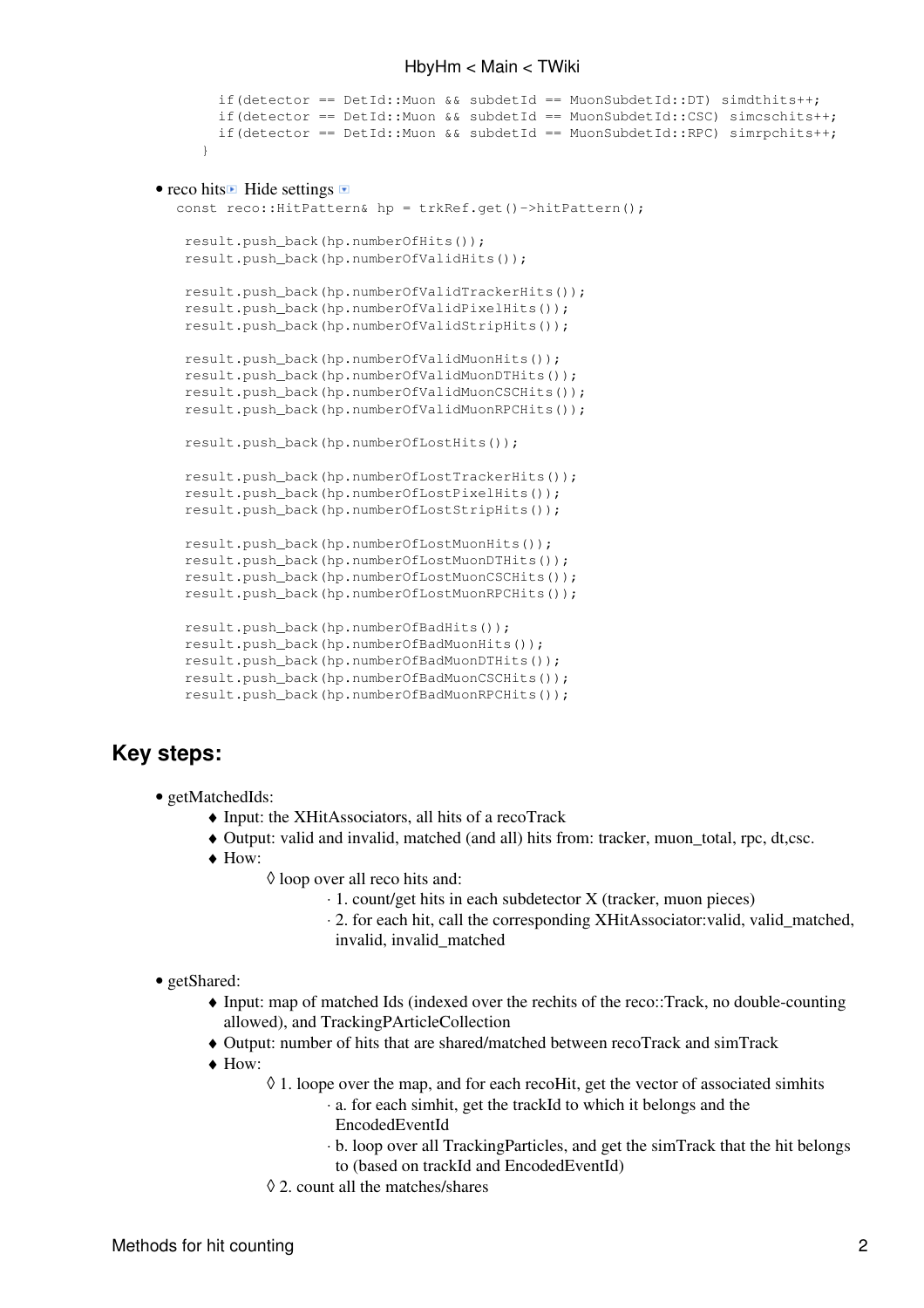• Matching decision

- $\triangleleft$  sim2reco (x\_quality\_cut = Efficiency\_cut in the config file)
	- 1) X=STA, TRK: X\_quality<= X\_quality\_cut -> XOk=false (1st criteria: the stub has ◊ to pass the quality/efficiency\_cut)
	- $\Diamond$  2) X purity  $\angle$  [PurityCut](https://twiki.cern.ch/twiki/bin/edit/Main/PurityCut?topicparent=Main.HbyHm;nowysiwyg=1) X (set in the configuration file) XOk = false;
	- 3) GLB=OK if TRK\_OK && STA\_OK (2st criteria, both stubs, have to pass the ◊ purity cut)
	- $\Diamond$  4) add to the sim2Reco collection, with the
	- $(outputCollection[tpindex].push-back(IndexMatch(intdex,global-quality));)$  $(outputCollection[tpindex].push-back(IndexMatch(intdex,global-quality));)$  $(outputCollection[tpindex].push-back(IndexMatch(intdex,global-quality));)$ **global\_quality** the sorting criteria

### <span id="page-3-0"></span>**Problems and open questions:**

- [SimHits](https://twiki.cern.ch/twiki/bin/edit/Main/SimHits?topicparent=Main.HbyHm;nowysiwyg=1) (too many-pixel, RPC, or outside the detector coverage (DT)
	- Understood (Thanks to Phillip for the idea): the subDetector id-s, are just some enumerations ♦ <-> numbers ==> can have double counting
		- $\Diamond$  [pixel](http://cmssdt.cern.ch/SDT/lxr/source/DataFormats/SiPixelDetId/interface/PixelSubdetector.h) $\Box$  $\Diamond$  [strips](http://cmssdt.cern.ch/SDT/lxr/source/DataFormats/SiStripDetId/interface/StripSubdetector.h) $\mathbb{Z}$ : 3,4,5,6  $\lozenge$  [DT,CSC,RPC](http://cmssdt.cern.ch/SDT/lxr/source/DataFormats/MuonDetId/interface/MuonSubdetId.h) $\mathbb{Z}$ :1,2,3

Hence, if you don't check also on the detector part (f(detector  $==$  [DetId:](https://twiki.cern.ch/twiki/bin/view/Main/DetId):Tracker && (subdetId==PixelSubdetector::PixelBarrel || subdetId==PixelSubdetector::PixelEndcap) ) simpixelhits++;), to the pixel count you'll add the dt's and rpc's hits (same subDetId, 1 and 2)! Duh!

This is done correctly in the matching code, hence all the efficiency, resolutions, corrections, etc plots, still stand. The corrected plots for my loop, are int he Summary slide.

- number of [RecHits](https://twiki.cern.ch/twiki/bin/edit/Main/RecHits?topicparent=Main.HbyHm;nowysiwyg=1) (validHits) for CSC : 3\% cases in which the total number of CSC valid hits on the track is >24 (maximum possible)
	- $\triangle$  from back-2-back in phi muons, with pT  $\sim$ =: [csc.pdf](https://twiki.cern.ch/twiki/pub/Main/HbyHm/csc.pdf)

### <span id="page-3-1"></span>**Results**

- Definitions (mine):
	- $\triangle$  purity\_rate = reco\_matched/reco\_all
	- $\triangle$  efficiency = sim\_matched/sim\_all
	- $\triangle$  correction factor = purity rate/efficiency
- [doReco.pdf](https://twiki.cern.ch/twiki/pub/Main/HbyHm/doReco.pdf): looking at reco2Sim collection
- [doSimMatchedRelativeHitsContirb.pdf](https://twiki.cern.ch/twiki/pub/Main/HbyHm/doSimMatchedRelativeHitsContirb.pdf): relative hits contributions to the full track
- doSimRecoHits glb.pdf: GLB- hits cuts 2D histos
- doSimRecoHits sta.pdf: STA: hits, 2D hists
- doSimRecoHits trk.pdf: TRK: hits, 2D hists
- [doPerformance.pdf:](https://twiki.cern.ch/twiki/pub/Main/HbyHm/doPerformance.pdf) efficiency, resolutions, corrections, cuts sistematics -- this stands

### <span id="page-3-2"></span>**Summary&Conclusions**

- matching decision based only on x\_purity and fracHitMatch>0/0.5 and <0.75 are giving the right results ....
- in HI, the fake rate will be higher--> in case one wants to present it separately, should chose a working point (purity,fracHitMatch) for which this rate is small
- (purity  $X=75\%$ , and quality > 0.5) suggested working point

mport SimMuon.MCTruth.MuonAssociatorByHits\_cfi